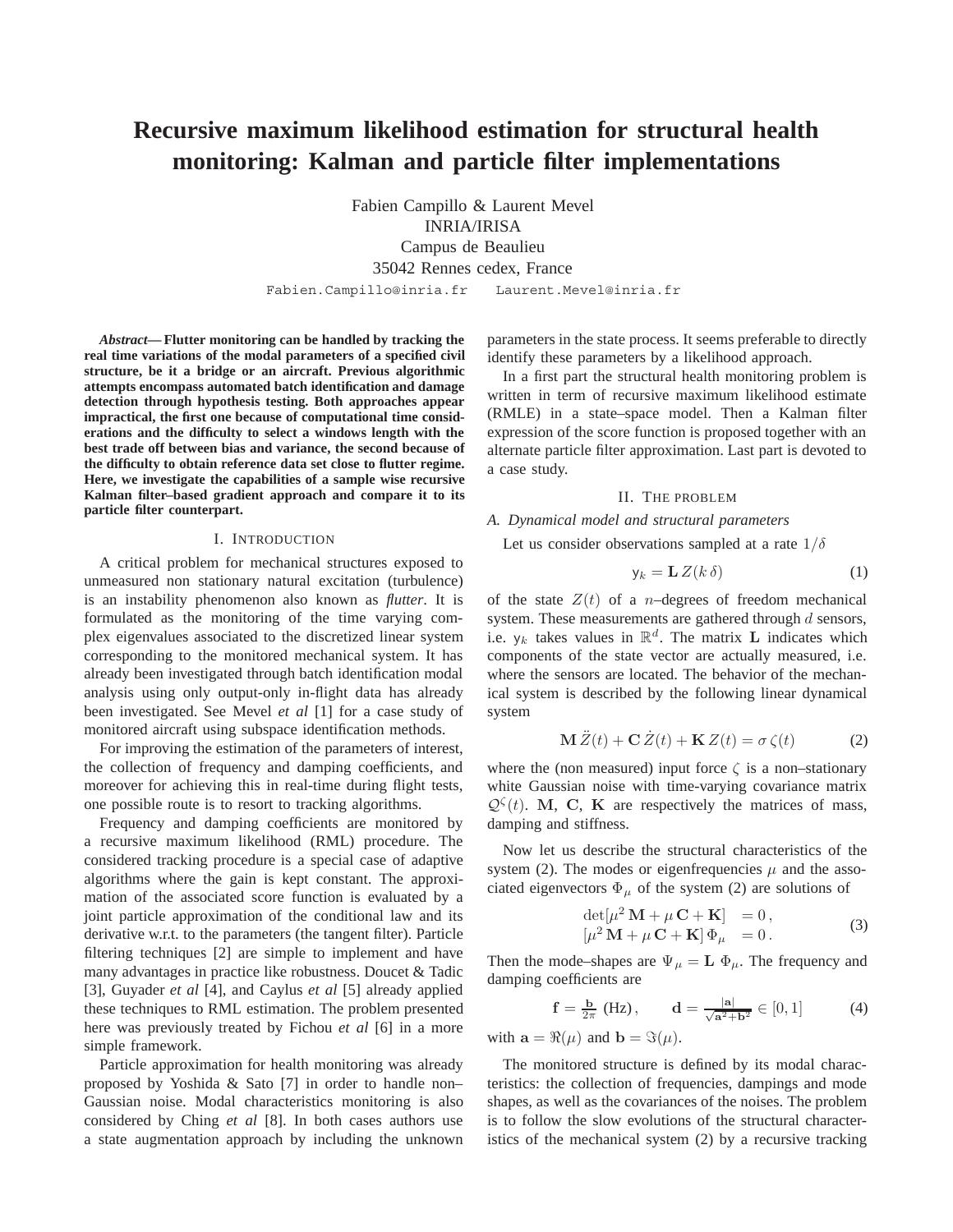method, whose starting values will be defined as the output of the data driven subspace method as described in Van Overschee & De Moor [9, Fig. 3.13 p. 90].

The tracking algorithm will focus on the frequencies and dampings, the mode shapes are assumed not to change significantly during the monitoring in regard to the changes in the eigenvalues. A change in the mode shapes would most likely be a local change in the structure, thus will indicate the presence of damage, whereas a change in the eigenvalues can still occur without presence of damage and not affect significantly the mode shapes (as for example the effect of temperature on the stiffness of the structure).

## *B. State–space model and canonical parameterization*

We rewrite the preceding system  $(1)$ – $(2)$  as a linear state– space model. Define

$$
X_k \stackrel{\text{def}}{=} \begin{bmatrix} Z(k \, \delta) \\ \dot{Z}(k \, \delta) \end{bmatrix}
$$

and  $F \stackrel{\text{def}}{=} e^{\delta A}$  with  $A \stackrel{\text{def}}{=} \begin{bmatrix} 0 & I \\ -\mathbf{M}^{-1} \mathbf{K} & -\mathbf{M}^{-1} \mathbf{C} \end{bmatrix} \in \mathbb{R}^{2n \times 2n}$ . From (2) we get

$$
X_{k+1} = F X_k + \sigma \zeta_k \tag{5}
$$

where  $\zeta_k \stackrel{\text{def}}{=} \int_{(k-1)\delta}^{k\delta} e^{(k\delta - u)A} d \left[ \frac{0}{d B_u} \right]$  and  $B_t \stackrel{\text{def}}{=} \int_0^t \zeta(s) ds$ is a Brownian motion. Hence  $\zeta_k$  is a (discrete–time) white Gaussian noise with covariance matrix

$$
\int_{(k-1)\delta}^{k\delta} e^{(k\delta - u) A} \begin{bmatrix} 0 & 0 \\ 0 & \mathbf{M}^{-1} \mathcal{Q}^{\zeta}(u) (\mathbf{M}^{-1})^* \end{bmatrix} e^{(k\delta - u) A^*} du
$$

which is approximated by  $\delta \mathcal{Q}_k^{\zeta}$  with

$$
\mathcal{Q}_k^{\zeta} \stackrel{\text{def}}{=} \begin{bmatrix} 0 & 0 \\ 0 & \mathbf{M}^{-1} \mathcal{Q}^{\zeta}(k\delta) (\mathbf{M}^{-1})^* \end{bmatrix}.
$$

From (1) we get

$$
y_k = [\mathbf{L} \ 0] \ X_k + \nu \, v_k \tag{6}
$$

where  $[\mathbf{L} \; 0] \in \mathbb{R}^{d \times 2n}$  and  $v_k$  is a  $N(0, \mathcal{Q}_k^{\vee})$  white Gaussian noise which allows to take into account of the errors of modeling and the measurement noise. We suppose that the Hermitian matrix  $\mathcal{Q}_k^{\vee}$  is positive definite.

Let  $(\lambda, \Phi_{\lambda})$  be the eigenstructure of the state transition matrix  $F$ , namely

$$
\det(F - \lambda I) = 0, \quad (F - \lambda I)\Phi_{\lambda} = 0. \tag{7}
$$

The parameters  $(\mu, \Phi_{\mu})$  in (3) can be deduced from the  $(\lambda, \Phi_{\lambda})$ 's using  $e^{\delta \mu} = \lambda$  and  $\Phi_{\mu} = \Phi_{\lambda}$ . The frequency and damping coefficients (4) are recovered from a discrete eigenvalue  $\lambda$  through

$$
\mathbf{a} = \frac{1}{\delta} \log |\lambda|, \qquad \mathbf{b} = \frac{1}{\delta} \arctan \left[ \frac{\Im(\lambda)}{\Re(\lambda)} \right].
$$

**Hypothesis:** *We suppose that* F *admits* 2n *pairwise complex conjugate distinct eigenvalues*  $\lambda_{1:n}, \lambda_{1:n}$  *with associated orthonormal set of eigenvectors*  $\Phi_{1:n}$ ,  $\bar{\Phi}_{1:n}$  (<sup>1</sup>). We also suppose *that these eigenvalues have modulus less than one.*

It turns out that this collection of modes forms a very natural parameterization for structural analysis. It is invariant w.r.t. changes in the state basis of system (5)–(6). In other words, the  $(\lambda, \Phi_{\lambda})$ 's form a canonical parameterization of the eigenstructure (or equivalently the pole part) of that system.

#### *1) Change of variables:* Define

$$
\boldsymbol{\Phi} \stackrel{\text{\tiny def}}{=} [\Phi_{1:n}], \quad \boldsymbol{\Psi} \stackrel{\text{\tiny def}}{=} [\Psi_{1:n}], \quad \boldsymbol{\Lambda} \stackrel{\text{\tiny def}}{=} \text{diag}(\lambda_{1:n}).
$$

We introduce the following linear transformation

$$
T \stackrel{\text{\tiny def}}{=} [\Phi \; \bar{\Phi}] \in \mathbb{C}^{2n \times 2n} \,,
$$

i.e. the matrix whose columns are the eigenvectors of F. It is a unitary matrix, i.e.  $T^{-1} = T^*$ . Then

$$
\begin{bmatrix} \mathbf{\Lambda} & (0) \\ (0) & \mathbf{\bar{\Lambda}} \end{bmatrix} = T^* \, F \, T \in \mathbb{C}^{2n \times 2n} \, .
$$

Define also

$$
H \stackrel{\text{def}}{=} [\mathbf{L} \ 0] \ T = [\mathbf{L} \ 0] \ [\mathbf{\Phi} \ \bar{\mathbf{\Phi}}] = [\mathbf{\Psi} \ \bar{\mathbf{\Psi}}] \in \mathbb{C}^{d \times 2n} \,,
$$

Then after the change of variables

$$
\tilde{X}_k \stackrel{\text{\tiny def}}{=} T^* X_k \,,
$$

the vector  $\tilde{X}_k$  is of the form  $\begin{bmatrix} x_k \\ \bar{x}_k \end{bmatrix}$  and (5) reduces to

$$
\mathsf{x}_{k+1} = \mathbf{\Lambda} \mathsf{x}_k + \sigma \, \mathbf{\Phi}^* \, \zeta_k \,, \qquad \zeta_k \stackrel{\text{iid}}{\sim} N(0, \delta \, \mathcal{Q}_k^{\zeta}) \,.
$$

Note that in practice we just have access to the mode shapes matrix  $\Psi_{1:n}$  and not to the eigenvectors matrix  $\Phi_{1:n}$ , so in order to fully specify the state equation we suppose that the covariance matrix  $\mathcal{Q}_k^{\zeta}$  is of the form  $[\mathbf{L} \; 0]^* \mathcal{Q}_k [\mathbf{L} \; 0]$  for a given covariance matrix  $\mathcal{Q}_k$ . Hence  $w_k \stackrel{\text{def}}{=} \Phi^* \zeta_k$  is a white Gaussian noise with covariance matrix  $\mathcal{Q}_k^{\mathsf{w}} \stackrel{\text{def}}{=} \delta \Psi^* \mathcal{Q}_k \Psi$ .

The observation equation (6) becomes

$$
y_k = \Psi x_k + \bar{\Psi} \bar{x}_k + \nu v_k, \qquad v_k \stackrel{\text{iid}}{\sim} N(0, \mathcal{Q}_k^{\nu}).
$$

Note that  $\Psi x + \bar{\Psi} \bar{x} = 2 \Re{\Psi x}$  is a linear operator.

*2) The state/space system:* One finally obtains the following system

$$
x_{k+1} = \Lambda x_k + \sigma w_k, \qquad w_k \stackrel{\text{iid}}{\sim} N(0, \mathcal{Q}_k^{\mathsf{w}}), \qquad (8)
$$

 $\cdots$ 

$$
\mathsf{y}_k = 2 \Re{\{\Psi \mathsf{x}_k\}} + \nu \mathsf{v}_k, \qquad \mathsf{v}_k \stackrel{\text{iid}}{\sim} N(0, \mathcal{Q}_k^{\mathsf{v}}). \tag{9}
$$

In this model all parameters are assumed known, or previously estimated, except the eigenvalues matrix  $\Lambda$   $\stackrel{\text{def}}{=}$ diag( $\lambda_{1:n}$ ) and the noise intensities  $\sigma$  and  $\nu$ . The mode shapes matrix  $\Psi = [\Psi_{1:n}]$ , the sampling period  $\delta$ , and the covariance matrices  $\mathcal{Q}_k$  and  $\mathcal{Q}_k^{\vee}$  are given (then  $\mathcal{Q}_k^{\vee}$  =  $\delta \Psi^* \mathcal{Q}_k \Psi$ ). From now on we suppose that  $\mathcal{Q}_k^{\vee} = I$ .

# *C. The RMLE procedure*

Let  $L_k(\theta)$  be the likelihood function of  $\theta$  for the observations  $y_{1:k}$ . We will see that the normalized log–likelihood function  $\ell_k(\theta) \stackrel{\text{def}}{=} \frac{1}{k} \log L_k(\theta)$  admits an incremental formulation

$$
\ell_k(\theta) = \frac{1}{k} \sum_{l=1}^k r_l(\theta).
$$

<sup>&</sup>lt;sup>1</sup>Notations:  $x^T$  is the transpose of  $x, \bar{x}$  is the complex conjugate,  $x^*$  is the transpose/conjugate, |x| the modulus, j will denote  $\sqrt{-1}$ .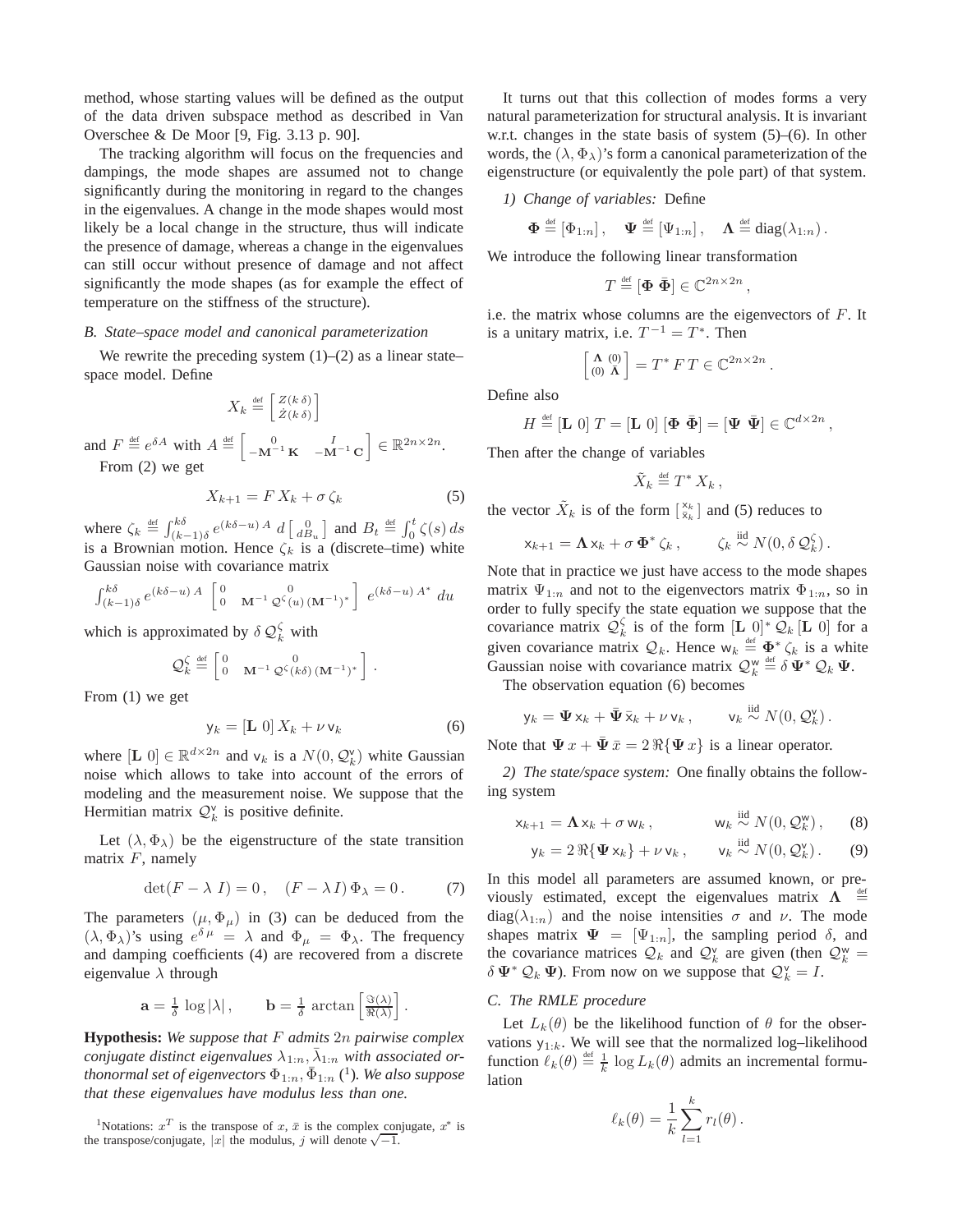Then the score function is

$$
\dot{\ell}_k(\theta) = \frac{1}{k} \sum_{l=1}^k \dot{r}_l(\theta)
$$

and the RMLE procedure is

$$
\theta_k \leftarrow \theta_{k-1} + \gamma_k \times \dot{r}_k(\theta_{k-1})
$$

where  $\gamma_k$  is a non–increasing sequence of positive numbers.

In § III we present the Kalman filter–based approximation of the score increment  $\dot{r}_k(\theta)$  and in § IV its particle filter– based counterpart. This last approximation, contrary to the first one, is valid in the nonlinear/non–Gaussian case. These procedures are applied to our problem in § V.

## III. KALMAN RMLE FOR A LINEAR SYSTEM

Consider the following linear system

$$
\mathsf{x}_{k+1} = F(\theta) \mathsf{x}_k + G(\theta) \mathsf{w}_k, \qquad \mathsf{w}_k \stackrel{\text{iid}}{\sim} N(0, \mathcal{Q}_k^{\mathsf{w}}),
$$

$$
\mathsf{y}_k = H(\theta) \mathsf{x}_k + \Sigma(\theta) \mathsf{v}_k, \qquad \mathsf{v}_k \stackrel{\text{iid}}{\sim} N(0, \mathcal{Q}_k^{\mathsf{v}}),
$$

The state process  $x_k$  takes values in  $\mathbb{C}^n$ , the observation process  $y_k$  in  $\mathbb{C}^d$ . The state initial law is  $x_0 \sim N(\bar{x}_0, \mathcal{R}_0)$ . Initial condition  $x_0$ , state noise w<sub>k</sub> and observation noise v<sub>k</sub> are mutually independent.

Here  $\theta \in \mathbb{R}$  is an unknown *real* parameter: the derivative w.r.t. this parameter will be denoted " $\partial_{\theta}$ " or "<sup>\*\*</sup>" where there is no ambiguity.

Suppose that the matrices  $F(\theta) \in \mathbb{C}^{n \times n}$ ,  $G(\theta) \in \mathbb{C}^{n \times n'}$ ,  $H(\theta) \in \mathbb{C}^{d \times n}$  and  $\Sigma(\theta) \in \mathbb{C}^{d \times d'}$  are differentiable w.r.t.  $\theta$ . For every fixed  $\theta$ , the conditional laws law(x<sub>k</sub>|y<sub>1:k−1</sub>) =  $N(\hat{x}_{k}^{\theta}, \mathcal{R}_{k}^{\theta})$  and  $\text{law}(x_k|y_{1:k}) = N(\hat{x}_{k}^{\theta}, \mathcal{R}_{k}^{\theta})$  are given recursively by the Kalman filter (see Part *b* in TABLE I).

## *A. Likelihood function*

One expresses the law of the observations  $y_{1:k}$  via the innovation process

$$
\hat{\imath}_k \stackrel{\text{def}}{=} \mathsf{y}_k - \mathbb{E}_{\theta}[\mathsf{y}_k | \mathsf{y}_{1:k-1}] = \mathsf{y}_k - H(\theta) \hat{\mathsf{x}}_{k-}^{\theta}.
$$

Note that

$$
\mathbb{P}_{\theta}(y_{1:k} \in dy_{1:k}) = \prod_{l=1}^{k} \mathbb{P}_{\theta}(y_l \in dy_l | y_{1:l-1} = y_{1:l-1})
$$

and  $\text{law}(y_k|y_{1:k-1}) = N(H(\theta)\hat{x}_{k}^{\theta}, \mathcal{S}_{k}^{\theta})$  where  $\mathcal{S}_{k}^{\theta}$  is the covariance of the innovation process (see Part *b* in TABLE I). We get

$$
\mathbb{P}_{\theta}(y_{1:k} \in dy_{1:k}) = \prod_{l=1}^k g_l^{\theta}(y_l) dy_l
$$

where  $g_k^{\theta}(y)$  is the p.d.f. of the  $N(H(\theta) \hat{x}_{k-}^{\theta}, S_k^{\theta})$  law. This means that

$$
r_l(\theta) \stackrel{\text{def}}{=} \log g_l^{\theta}(\mathsf{y}_l).
$$

#### *B. Score function*

In order to calculate the score increment  $\dot{r}_k(\theta)$ , one sets an auxiliary result. Consider the p.d.f.  $q^{\theta}(x)$  of the normal law  $N(\mu(\theta), \mathcal{R}(\theta))$  on  $\mathbb{C}^n$  whose mean  $\mu(\theta)$  and covariance matrix  $\mathcal{R}(\theta) > 0$  are differentiable w.r.t. a scalar parameter  $\theta \in \mathbb{R}$ . Then the two classical identities

$$
\partial_{\theta} \log |\mathcal{R}(\theta)| = \frac{\partial_{\theta} |\mathcal{R}(\theta)|}{|\mathcal{R}(\theta)|} = \text{trace}\big\{ [\mathcal{R}(\theta)]^{-1} \dot{\mathcal{R}}(\theta) \big\},
$$

$$
\partial_{\theta} [\mathcal{R}(\theta)]^{-1} = -[\mathcal{R}(\theta)]^{-1} \dot{\mathcal{R}}(\theta) [\mathcal{R}(\theta)]^{-1}
$$

*a* – initialization

$$
\theta
$$
 (initial guess)  $\hat{x}_0^{\theta} = \bar{x}_0$   $\mathcal{R}_0^{\theta} = \mathcal{R}_0$ 

*b* – Kalman filter

$$
\hat{\mathbf{x}}_{k-}^{\theta} = F(\theta) \hat{\mathbf{x}}_{k-1}^{\theta}
$$
\n
$$
\mathcal{R}_{k-}^{\theta} = F(\theta) \mathcal{R}_{k-1}^{\theta} F(\theta)^{*} + G(\theta) \mathcal{Q}_{k-1}^{\mathbf{w}} G(\theta)^{*}
$$
\n
$$
\hat{\mathbf{i}}_{k}^{\theta} = \mathbf{y}_{k} - H(\theta) \hat{\mathbf{x}}_{k-}^{\theta}
$$
\n
$$
\mathcal{S}_{k}^{\theta} = H(\theta) \mathcal{R}_{k-}^{\theta} H(\theta)^{*} + \Sigma(\theta) \mathcal{Q}_{k}^{\mathbf{v}} \Sigma(\theta)^{*}
$$
\n
$$
K_{k}^{\theta} = \mathcal{R}_{k-}^{\theta} H(\theta)^{*} [S_{k}^{\theta}]^{-1}
$$
\n
$$
\hat{\mathbf{x}}_{k}^{\theta} = \hat{\mathbf{x}}_{k-}^{\theta} + K_{k}^{\theta} \hat{\mathbf{i}}_{k}^{\theta}
$$
\n
$$
\mathcal{R}_{k}^{\theta} = \{I - K_{k}^{\theta} H(\theta)\} \mathcal{R}_{k-}^{\theta}
$$

*c* – tangent Kalman filter

$$
\dot{\hat{\mathbf{x}}}^{\theta}_{k-} = F(\theta) \dot{\hat{\mathbf{x}}}^{\theta}_{k-1} + \dot{F}(\theta) \hat{\mathbf{x}}^{\theta}_{k-1} \n\dot{\mathbf{r}}^{\theta}_{k-} = F(\theta) \hat{\mathbf{x}}^{\theta}_{k-1} F(\theta)^* \n+ \dot{F}(\theta) \mathcal{R}^{\theta}_{k-1} F(\theta)^* + F(\theta) \mathcal{R}^{\theta}_{k-1} \dot{F}(\theta)^* \n+ \dot{G}(\theta) \mathcal{Q}^{\mathbf{w}}_{k-1} G(\theta)^* + G(\theta) \mathcal{Q}^{\mathbf{w}}_{k-1} \dot{G}(\theta)^* \n\dot{\hat{\mathbf{t}}}^{\theta}_{k} = -\dot{H}(\theta) \hat{\mathbf{x}}^{\theta}_{k-} - H(\theta) \dot{\hat{\mathbf{x}}}^{\theta}_{k-} \n\dot{\hat{\mathbf{s}}}^{\theta}_{k} = H(\theta) \mathcal{R}^{\theta}_{k-} H(\theta)^* \n+ \dot{H}(\theta) \mathcal{R}^{\theta}_{k-} H(\theta)^* + H(\theta) \mathcal{R}^{\theta}_{k-} \dot{H}(\theta)^* \n+ \dot{\Sigma}(\theta) \mathcal{Q}^{\mathbf{w}}_{k} \Sigma(\theta)^* + \Sigma(\theta) \mathcal{Q}^{\mathbf{w}}_{k} \dot{\Sigma}(\theta)^* \n\dot{\mathbf{K}}^{\theta}_{k} = \dot{\mathbf{x}}^{\theta}_{k-} H(\theta)^* \left[ S^{\theta}_{k} \right]^{-1} + \mathcal{R}^{\theta}_{k-} \dot{H}(\theta)^* \left[ S^{\theta}_{k} \right]^{-1} \n- \mathcal{R}^{\theta}_{k-} H(\theta)^* \left[ S^{\theta}_{k} \right]^{-1} \dot{S}^{\theta}_{k} \left[ S^{\theta}_{k} \right]^{-1} \n\dot{\hat{\mathbf{x}}}^{\theta}_{k} = \dot{\hat{\mathbf{x}}}^{\theta}_{k-} + \dot{K}^{\theta}_{k} \hat{\mathbf{t}}^{\theta}_{k} + \mathcal{K}^{\theta}_{k} \dot{\hat{\mathbf{t}}}^{\theta}_{k} \n\dot{\mathbf{K}}^{\theta}_{k} = \left\{ I - K^{\theta}_{k} H(\theta) \right\} \mathcal{R
$$

*d* – score increment

$$
\tilde{i}_{k}^{\theta} = [\mathcal{S}_{k}^{\theta}]^{-1} \hat{i}_{k}^{\theta}
$$
\n
$$
\dot{r}_{k}(\theta) = -\frac{1}{2} \operatorname{trace} \{ [\mathcal{S}_{k}^{\theta}]^{-1} \hat{\mathcal{S}}_{k}^{\theta} \} - \frac{1}{2} [\tilde{i}_{k}^{\theta}]^{*} \hat{\mathcal{S}}_{k}^{\theta} \tilde{i}_{k}^{\theta}
$$
\n
$$
+ \Re \{ [\tilde{i}_{k}^{\theta}]^{*} \{ H(\theta) \hat{i}_{k}^{\theta} - H(\theta) \hat{i}_{k}^{\theta} \} \}
$$

*e* – parameters update

$$
\theta \leftarrow \theta + \gamma_k \times \dot{r}_k(\theta)
$$

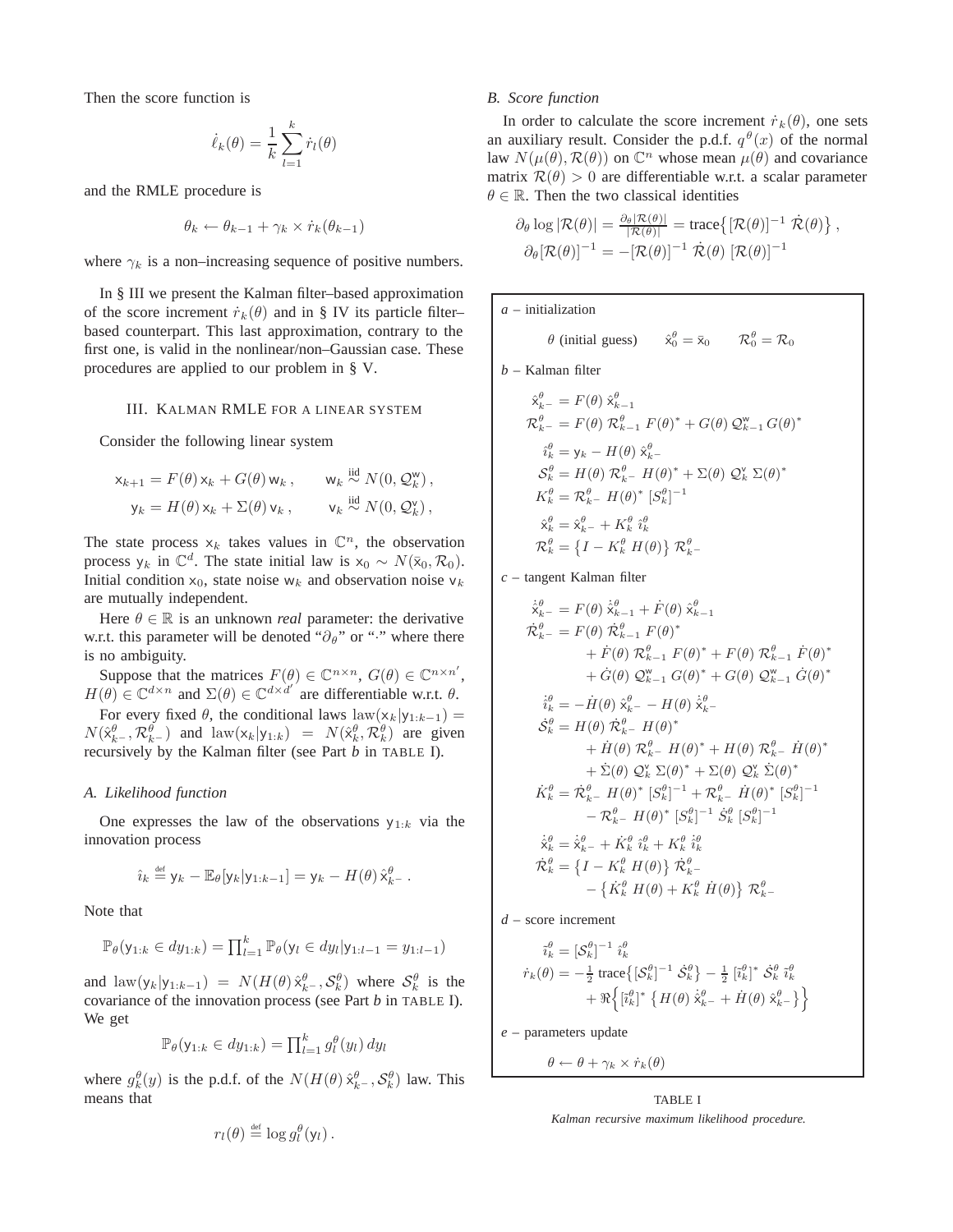applied to  $\log q^{\theta}(x)$  give

$$
\partial_{\theta} \log q^{\theta}(x) = -\frac{1}{2} \operatorname{trace}\{[\mathcal{R}(\theta)]^{-1} \dot{\mathcal{R}}(\theta)\} \n+ \Re \{ \{x - \mu(\theta)\}^* [\mathcal{R}(\theta)]^{-1} \dot{\mu}(\theta) \} \n- \frac{1}{2} \{x - \mu(\theta)\}^* [\mathcal{R}(\theta)]^{-1} \dot{\mathcal{R}}(\theta) [\mathcal{R}(\theta)]^{-1} \{x - \mu(\theta)\}.
$$

From this result the score increment is

$$
\dot{r}_k(\theta) = -\frac{1}{2} \operatorname{trace} \{ [\mathcal{S}_k^{\theta}]^{-1} \dot{\mathcal{S}}_k^{\theta} \}\n+ \Re \{ \{ y_k - H(\theta) \hat{x}_{k-}^{\theta} \}^* [\mathcal{S}_k^{\theta}]^{-1} \n\times \{ H(\theta) \dot{\hat{x}}_{k-}^{\theta} + \dot{H}(\theta) \hat{x}_{k-}^{\theta} \} \}\n- \frac{1}{2} \{ y_k - H(\theta) \hat{x}_{k-}^{\theta} \}^* [\mathcal{S}_k^{\theta}]^{-1} \times \{ y_k - H(\theta) \hat{x}_{k-}^{\theta} \} .
$$

TABLE I page 3 presents the complete algorithm.

## IV. PARTICLE FILTER RMLE FOR A NONLINEAR SYSTEM

# *A. The problem*

Consider a state/observation process whose law depends on an unknown parameter  $\theta \in \mathbb{R}$ . The state process  $x =$  ${x_k}_{k>0}$  takes values in  $\mathbb{R}^n$ , it is Markovian with transition kernel  $Q_k^{\theta}$  and initial probability law  $\mu_0$ ,

$$
Q_k^{\theta}(dx'|x) \stackrel{\text{def}}{=} \mathbb{P}_{\theta}(\mathsf{x}_{k+1} \in dx'|\mathsf{x}_k = x), \quad (10)
$$

$$
\mu_0(dx) \stackrel{\text{def}}{=} \mathbb{P}_{\theta}(\mathsf{x}_0 \in dx). \tag{11}
$$

This process describes the evolution of a non observed system. The observation process  $y = {y_k}_{k>1}$  takes values in  $\mathbb{R}^d$ . We suppose that *(i)* conditionally to the state process, the observations  $y_k$  are independent, and *(ii)* the observation  $y_k$  depends only on  $x_k$  ( $y_k$  is the observation of  $x_k$ ), i.e.

$$
\mathbb{P}_{\theta}(y_{1:k} \in dy_{1:k} | x_{0:k} = x_{0:k}) = \prod_{l=1}^{k} \mathbb{P}_{\theta}(y_l \in dy_l | x_l = x_l).
$$
\n(12)

The law of the state/observation process  $(x, y)$  is now completely specified. We assume moreover that the conditional law of  $y_k$  given  $x_k$  admits a density w.r.t. the Lebesgue measure:

$$
\psi_k^{\theta}(y|x) dy \stackrel{\text{def}}{=} \mathbb{P}_{\theta}(y_k \in dy | x_k = x).
$$
 (13)

Then the law of the process  $(x, y)$  can be expressed explicitly according to the three basic terms  $(10)$ ,  $(11)$  and  $(13)$ , see § IV-C. This situation corresponds to the following diagram



The system depends on the parameter  $\theta$  through the kernel  $Q_k^{\theta}$  and the local likelihood function  $\psi_k^{\theta}$ . For simplicity we suppose that the initial law does not depend on  $\theta$ .

Here, like in Doucet & Tadic [3], we consider the case where the Markov kernel  $Q_k^{\theta}$  admits a density w.r.t. the Lebesgue measure

$$
Q_k^{\theta}(dx'|x) = q_k^{\theta}(x'|x) dx.
$$

The case of a Markov kernel without density was treated in Guyader *et al* [4] and Fichou *et al* [6]. This hypothesis is not required to establish the equations of the nonlinear optimal filter but it simplifies the derivation of the tangent filter.

*Example:* Consider a state–space model

$$
\mathsf{x}_{k+1} = f_k^{\theta}(\mathsf{x}_k) + \sigma_w^{\theta} \mathsf{w}_k, \qquad \mathsf{w}_k \sim N(0, \mathcal{Q}_k^{\mathsf{w}}),
$$
  

$$
\mathsf{y}_k = h_k^{\theta}(\mathsf{x}_k) + \sigma_v^{\theta} \mathsf{v}_k, \qquad \mathsf{v}_k \sim N(0, \mathcal{Q}_k^{\mathsf{w}}),
$$

where  $x_k$  and  $y_k$  take with values in  $\mathbb{R}^n$  and  $\mathbb{R}^d$ ;  $w_k$ ,  $v_k$ ,  $x_0$  are independent;  $x_0 \sim \mu_0$ ;  $\sigma_w^{\theta}$  and  $\sigma_v^{\theta}$  are scalar positive numbers. Here  $Q_k^{\theta}(dx'|x) = q_k^{\theta}(x'|x) dx'$  and

$$
q_k^{\theta}(x'|x) = \left\{ (2\,\pi)^n \left(\sigma_w^{\theta}\right)^{2n} |\mathcal{Q}_k^{\mathsf{w}}| \right\}^{-1/2}
$$
  
 
$$
\times \exp\left\{ -\frac{1}{2\left(\sigma_w^{\theta}\right)^2} [x' - f_k^{\theta}(x)]^* [\mathcal{Q}_k^{\mathsf{w}}]^{-1} [x' - f_k^{\theta}(x)] \right\},
$$
  

$$
\psi_k^{\theta}(y|x) = \left\{ (2\,\pi)^d \left(\sigma_v^{\theta}\right)^{2d} |\mathcal{Q}_k^{\mathsf{v}}| \right\}^{-\frac{1}{2}}
$$
  

$$
\times \exp\left\{ -\frac{1}{2\left(\sigma_v^{\theta}\right)^2} [y - h_k^{\theta}(x)]^* [\mathcal{Q}_k^{\mathsf{v}}]^{-1} [y - h_k^{\theta}(x)] \right\}.
$$

# *B. Nonlinear filter*

Define the nonlinear filter and the predicted nonlinear filter

$$
\pi_k^{\theta}(dx|y_{1:k}) \stackrel{\text{def}}{=} \mathbb{P}_{\theta}(\mathsf{x}_k \in dx | \mathsf{y}_{1:k} = y_{1:k}),
$$
  

$$
\pi_{k}^{\theta}(dx|y_{1:k-1}) \stackrel{\text{def}}{=} \mathbb{P}_{\theta}(\mathsf{x}_k \in dx | \mathsf{y}_{1:k-1} = y_{1:k-1}).
$$

We also use the notation  $\pi_k^{\theta}(dx) \stackrel{\text{def}}{=} \pi_k^{\theta}(dx | y_{1:k}), \pi_{k-}^{\theta}(dx) \stackrel{\text{def}}{=}$  $\pi_{k-}^{\theta}(dx|y_{1:k-1})$  and  $\psi_k^{\theta}(x) \stackrel{\text{def}}{=} \psi_k^{\theta}(y_k|x)$ . These conditional densities can be recursively obtained through the classical two steps procedure:

$$
\pi_{k-1}^{\theta} \xrightarrow{\text{prediction}} \pi_{k-1}^{\theta} = \pi_{k-1}^{\theta} Q_{k-1}^{\theta} \xrightarrow{\text{correction}} \pi_k^{\theta} = \Psi_k^{\theta} [\pi_{k-1}^{\theta}] \tag{14}
$$

where the prediction (linear) operator  $Q_{k-1}^{\theta}$  and the correction (nonlinear) operator  $\Psi_k^{\theta}$ , which act on the space of probability measures, are defined by

$$
\pi Q_{k-1}^{\theta}(dx') \stackrel{\text{def}}{=} \int Q_{k-1}^{\theta}(dx'|x) \pi(dx) , \qquad (15)
$$

$$
\Psi_k^{\theta}[\pi](dx) \stackrel{\text{def}}{=} \frac{\psi_k^{\theta}(x) \ \pi(dx)}{\langle \pi, \psi_k^{\theta} \rangle} \tag{16}
$$

where

$$
\langle \pi \, , \, \psi \rangle \stackrel{\text{\tiny def}}{=} \int_{\mathbb{R}^n} \psi(x) \, \pi(dx) \, .
$$

 $Q_k^{\theta}$  is the transition kernel of the Markov chain  $x_k$  and the first step in (14) is the Chapman–Kolmogorov equation. The second step in (14) is a Bayes formula. The initial condition in (14) is  $\pi_0^{\theta} = \mu_0$ .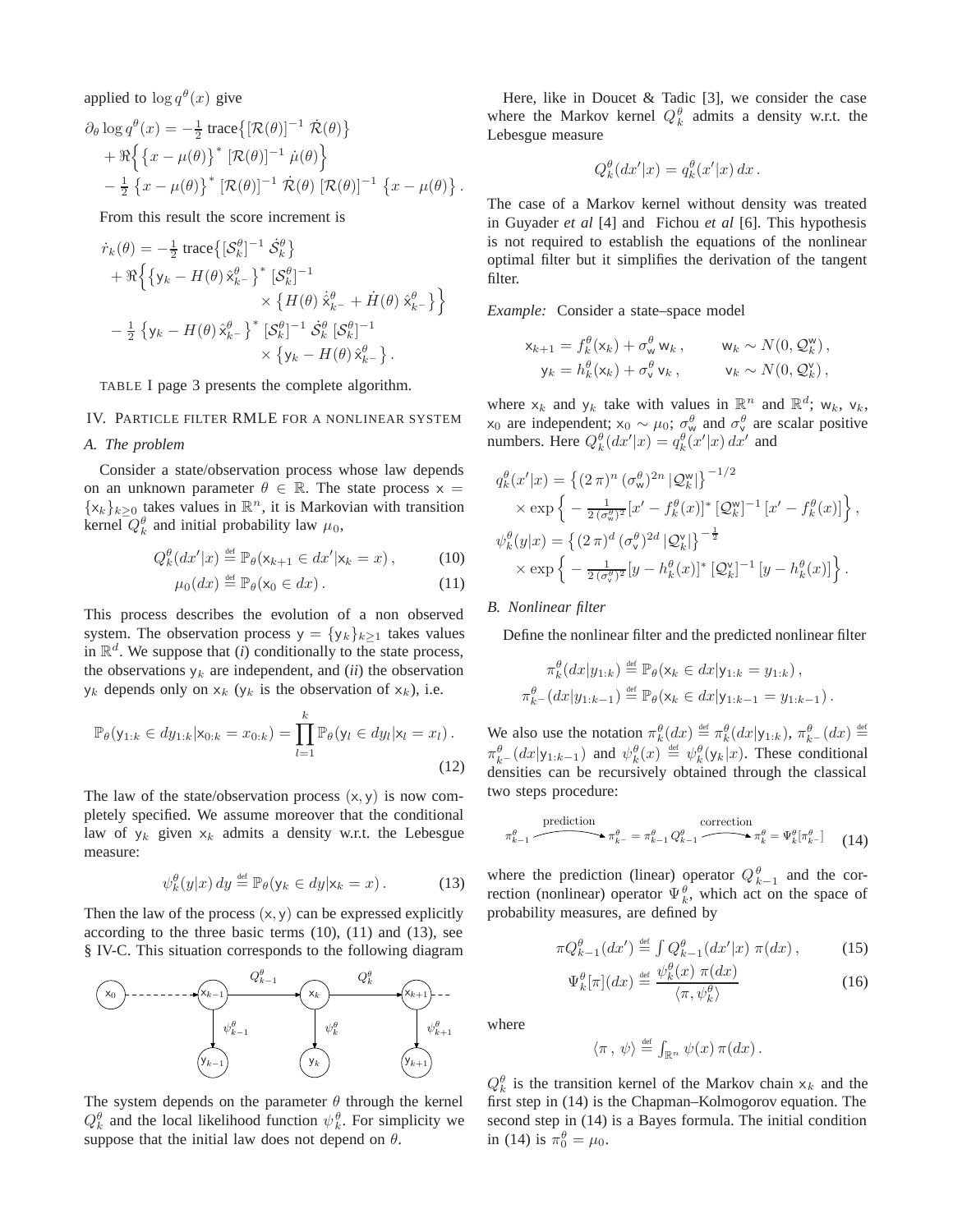#### *C. Likelihood and score functions*

According to the previous section, the joint law of the state and observation processes is

$$
\mathbb{P}_{\theta}(\mathsf{x}_{0:k} \in dx_{0:k}, \mathsf{y}_{1:k} \in dy_{1:k})
$$
  
=  $\mu_0(dx_0) \prod_{l=1}^k \left\{ \psi_{\ell}^{\theta}(y_l|x_l) Q_{l-1}^{\theta}(dx_l|x_{l-1}) \right\} dy_{1:k}.$ 

This proves that this statistical model is dominated and

$$
L_k(\theta) = \int_{x_{0:k}} \mu_0(dx_0) \prod_{l=1}^k \left\{ \psi_k^{\theta}(x_l) Q_{l-1}^{\theta}(dx_l | x_{l-1}) \right\}.
$$

Note that

$$
\mathbb{P}^{\theta}(y_{1:k} \in dy_{1:k})
$$
\n
$$
= \mathbb{P}^{\theta}(y_1 \in dy_1) \prod_{l=2}^{k} \mathbb{P}^{\theta}(y_l \in dy_l | y_{1:l-1} = y_{1:l-1})
$$
\n
$$
= \prod_{l=1}^{k} \int_{x_l} \mathbb{P}^{\theta}(y_l \in dy_l | x_l = x_l) \pi_{l-}^{\theta}(dx_l | y_{1:l-1})
$$
\n
$$
= \prod_{l=1}^{k} \int_{x_l} \psi_l^{\theta}(y_l | x_l) \pi_{l-}^{\theta}(dx_l | y_{1:l-1}) dy_{1:k}
$$

which leads to the other formulation

$$
L_k(\theta) = \prod_{l=1}^k \langle \pi_{l^-}^{\theta}, \psi_l^{\theta} \rangle
$$

so

$$
r_l(\theta) \stackrel{\text{\tiny def}}{=} \log \langle \pi^{\theta}_{l^-} , \psi^{\theta}_{l} \rangle
$$

and the score increment is

$$
\dot{r}_k(\theta) = \partial_\theta \log \langle \pi_{k^-}^\theta, \psi_k^\theta \rangle \n= \frac{\langle \dot{\pi}_{k^-}^\theta, \psi_k^\theta \rangle + \langle \pi_{k^-}^\theta, [\partial_\theta \log \psi_k^\theta] \psi_k^\theta \rangle}{\langle \pi_{k^-}^\theta, \psi_k^\theta \rangle}.
$$
\n(17)

# *D. Tangent filter*

The definition of derivative  $\dot{\pi}_{k-}^{\theta}$  of the nonlinear (prediction) filter requires some attention. Let  $\mathcal{M}(\mathbb{R}^n)$  the set of finite (signed) measures on  $(\mathbb{R}^n, \mathcal{B}(\mathbb{R}^n))$ ,  $\mathcal{M}_1^+(\mathbb{R}^n)$  that of probability measures on  $(\mathbb{R}^n, \mathcal{B}(\mathbb{R}^n))$ , and  $\mathcal{M}^0(\mathbb{R}^n)$  that of null mass. A measure  $\mu$  on  $(\mathbb{R}^n, \mathcal{B}(\mathbb{R}^n))$  is said finite if  $\mu^+(\mathbb{R}^n) + \mu^-(\mathbb{R}^n) < \infty$  where  $\mu^{\pm}$  is the Hahn–Jordan decomposition of  $\mu$ . Here  $\pi_{k-}^{\theta} \in \mathcal{M}_1(\mathbb{R}^n)$  then  $\pi_{k-}^{\theta} \in$  $\mathcal{M}^{0}(\mathbb{R}^{n})$  and  $\pi^{\theta}_{k-} \ll \pi^{\theta}_{k-}$ . See Heidergott & Vázquez-Abad [10] for details.

We now establish a recursive formulation for  $\pi_{k}^{\theta}$  and  $\pi_{k}^{\theta}$ .

*1) Prediction step:* The derivative  $\dot{Q}_{k-1}^{\theta}$  of the Markov kernel  $Q_{k-1}^{\theta}$  w.r.t. the parameter  $\theta$  is

$$
\dot{Q}_{k-1}^{\theta}(dx'|x) = \partial_{\theta}q_{k-1}^{\theta}(x'|x) dx'\n= \{\partial_{\theta} \log q_{k-1}^{\theta}(x'|x)\} q_{k-1}^{\theta}(x'|x) dx'.\n= \left[\partial_{\theta} \log q_{k-1}^{\theta}(x'|x)\right] Q_{k-1}^{\theta}(dx'|x). \quad (18)
$$

 $\dot{Q}_{k-1}^{\theta}$  is a transition kernel on  $\mathcal{M}^0(\mathbb{R}^n)$ . Then, the derivative of the nonlinear filter w.r.t. the parameter  $\theta$  is

$$
\dot{\pi}_{k^{-}}^{\theta} = \partial_{\theta} \{ \pi_{k-1}^{\theta} Q_{k-1}^{\theta} \} = \dot{\pi}_{k-1}^{\theta} Q_{k-1}^{\theta} + \pi_{k-1}^{\theta} \dot{Q}_{k-1}^{\theta}.
$$
 (19)

2) Correction step: One introduces  $D\Psi_k^{\theta}[\pi] \nu \in \mathcal{M}^0(\mathbb{R}^n)$ the derivative of the operator  $\pi \mapsto \Psi_k^{\theta}[\pi]$  at the point  $\pi \in$  $\mathcal{M}_1^+(\mathbb{R}^n)$  in the direction  $\nu \in \mathcal{M}^0(\mathbb{R}^n)$ 

$$
\mathsf{D}\Psi_{k}^{\theta}[\pi]\,\nu \triangleq \frac{\psi_{k}^{\theta}\,\nu}{\langle \pi, \psi_{k}^{\theta} \rangle} - \frac{\langle \nu, \psi_{k}^{\theta} \rangle}{\langle \pi, \psi_{k}^{\theta} \rangle} \, \frac{\psi_{k}^{\theta}\,\pi}{\langle \pi, \psi_{k}^{\theta} \rangle}.
$$
\nIf  $\nu \ll \pi$  and  $\nu(dx) = \varrho(x)\,\pi(dx)$  then

$$
\mathsf{D}\Psi^{\theta}_k[\pi]\,\nu = \left\{\varrho - \langle \Psi^{\theta}_k[\pi], \varrho \rangle\right\}\Psi^{\theta}_k[\pi].
$$

Moreover, one has

$$
\partial_{\theta} \Psi_{k}^{\theta}[\pi] = \left\{ \partial_{\theta} \log \psi_{k}^{\theta} - \langle \Psi_{k}^{\theta}[\pi], \partial_{\theta} \log \psi_{k}^{\theta} \rangle \right\} \Psi_{k}^{\theta}[\pi] = D \Psi_{k}^{\theta}[\pi] \left( [\partial_{\theta} \log \psi_{k}^{\theta}] \pi \right).
$$

Finally

$$
\dot{\pi}_k^{\theta} = \partial_{\theta} \{ \Psi_k^{\theta} [\pi_{k-}^{\theta}] \}
$$
  
=  $D \Psi_k^{\theta} [\pi_{k-}^{\theta}] (\dot{\pi}_{k-}^{\theta}) + \{ \partial_{\theta} \Psi_k^{\theta} [\pi] \} \Big|_{\pi = \pi_{k-}^{\theta}}$   
=  $D \Psi_k^{\theta} [\pi_{k-}^{\theta}] (\dot{\pi}_{k-}^{\theta} + [\partial_{\theta} \log \psi_k^{\theta}] \pi_{k-}^{\theta})$ .

Hence we can prove recursively that the tangent filter is absolutely continuous w.r.t. the nonlinear filter, i.e.  $\dot{\pi}_{k-}^{\theta} \ll$  $\pi_{k-}^{\theta}$  and  $\dot{\pi}_k^{\theta} \ll \pi_k^{\theta}$ . Let

$$
\varrho_{k^-}^\theta(x) \stackrel{\mbox{\tiny def}}{=} \frac{d\dot\pi_{k^-}^\theta}{d\pi_{k^-}^\theta}(x)\,,\qquad \varrho_k^\theta(x) \stackrel{\mbox{\tiny def}}{=} \frac{d\dot\pi_{k}^\theta}{d\pi_{k}^\theta}(x)\,.
$$

This leads to

$$
\dot{\pi}_k^{\theta} = \left\{ \varrho_{k^-}^{\theta} + \partial_{\theta} \log \psi_k^{\theta} - \langle \pi_k^{\theta}, \varrho_{k^-}^{\theta} + \partial_{\theta} \log \psi_k^{\theta} \rangle \right\} \pi_k^{\theta}.
$$
\n(20)

### *3) Score increment:* Expression (17) becomes

$$
\dot{r}_k(\theta) = \langle \pi_k^{\theta}, \varrho_{k^-}^{\theta} + \partial_{\theta} \log \psi_k^{\theta} \rangle \tag{21}
$$

which is exactly the centering term in  $(20)$ .

The joint nonlinear/tangent filters is summarized in TA-BLE II.

#### *E. Particle approximation*

We describe the simple "bootstrap" particle approximation. Suppose that at time  $k - 1$  we have particle approximation of the nonlinear and tangent filters

$$
\begin{array}{l} \pi^{\theta}_{k-1} \simeq \pi^N_{k-1} \stackrel{\mbox{\tiny def}}{=} \frac{1}{N} \sum_{i=1}^N \delta_{\xi^i_{k-1}} \,, \\ \dot{\pi}^{\theta}_{k-1} \simeq \dot{\pi}^N_{k-1} \stackrel{\mbox{\tiny def}}{=} \frac{1}{N} \sum_{i=1}^N \rho^i_{k-1} \delta_{\xi^i_{k-1}} \,. \end{array}
$$

Note that  $\sum_{i=1}^{N} \rho_{k-1}^{i} = 0$ , i.e.  $\pi_{k-1}^{N} \in \mathcal{M}^{0}(\mathbb{R}^{n})$ . The idea of this approximation is to assure that  $\pi_{k-1}^{N} \ll \pi_{k-1}^{N}$ , indeed

$$
\varrho_{k-1}^{N}(\xi_{k-1}^{i}) \stackrel{\text{def}}{=} \frac{d\dot{\pi}_{k}^{\theta}}{d\pi_{k-1}^{N}}(\xi_{k-1}^{i}) = \frac{\sum_{i':\xi_{k-1}^{i'}=\xi_{k-1}^{i}}\rho_{k-1}^{i}}{\sum_{i':\xi_{k-1}^{i'}=\xi_{k-1}^{i}}1} (22)
$$

for  $i = 1 \cdots N$  and  $\varrho_{k-1}^N(x) = 0$  if  $x \notin \{\xi_{k-1}^i; i = 1 \cdots N\}.$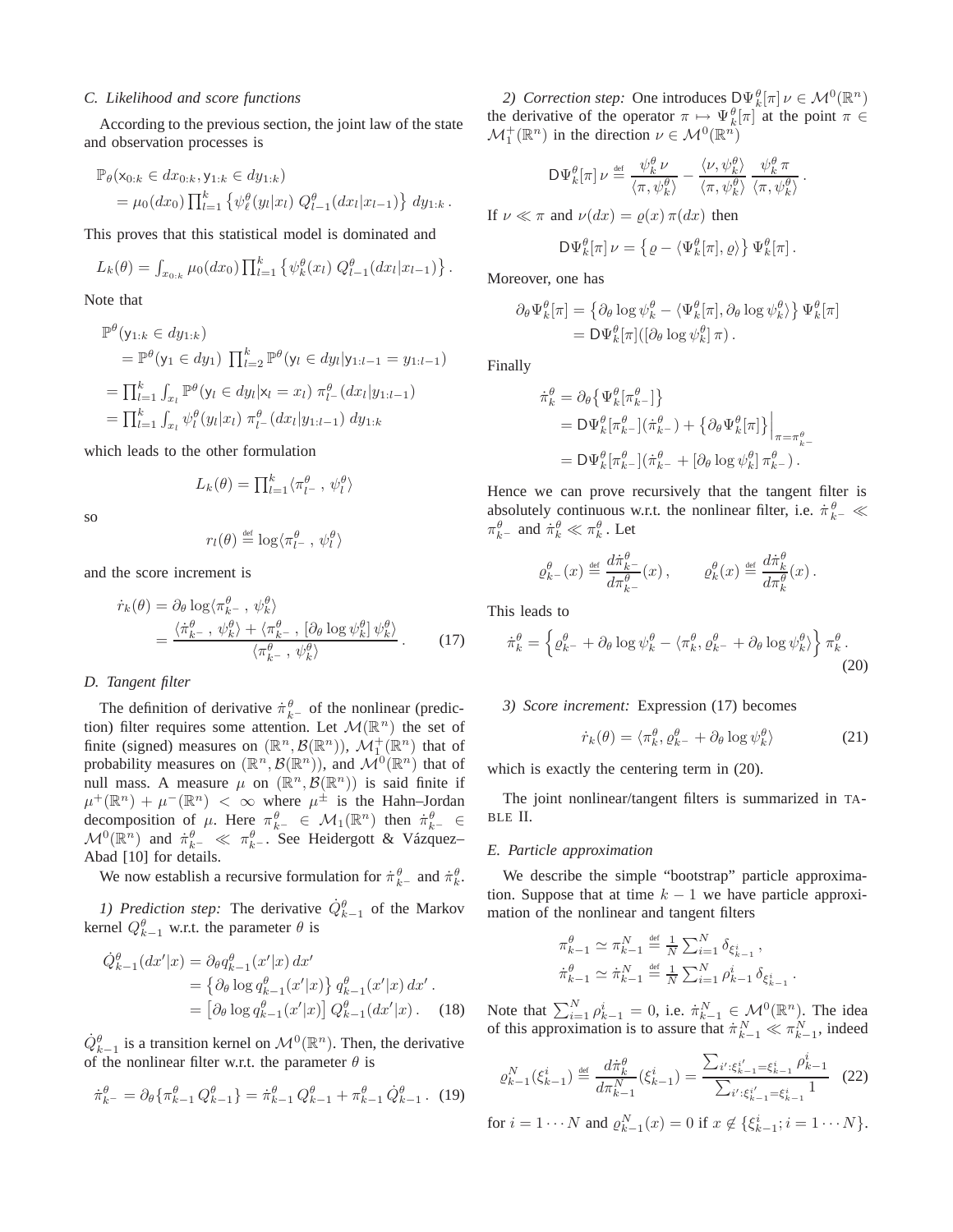*a* – initialization  $\pi_0^{\theta} = \mu_0$   $\dot{\pi}_0^{\theta} = 0$  $b$  – prediction [see (15) and (18)]  $\pi_{k-}^{\theta} = \pi_{k-1}^{\theta} Q_{k-1}^{\theta}$  $\dot{\pi}_{k-}^{\theta} = \dot{\pi}_{k-1}^{\theta} Q_{k-1}^{\theta} + \pi_{k-1}^{\theta} \dot{Q}_{k-1}^{\theta}$  $c$  – correction [see (16) and (20)]  $\pi_k^{\theta} = \Psi_k^{\theta} [\pi_{k-}^{\theta}]$  $\dot{\pi}_k^{\theta} = \left\{\varrho_{k-}^{\theta} + \partial_{\theta}\log\psi_k^{\theta} - \langle\pi_k^{\theta},\varrho_{k-}^{\theta} + \partial_{\theta}\log\psi_k^{\theta}\rangle\right\}\pi_k^{\theta}$ here  $\varrho_{k-}^{\theta} = d\dot{\pi}_{k-}^{\theta}/d\pi_{k-}^{\theta}$  $d$  – score increment [see (21)]  $\dot{r}_k(\theta) = \langle \pi_k^{\theta}, \varrho_{k-}^{\theta} + \partial_{\theta} \log \psi_k^{\theta} \rangle$ 

TABLE II *The joint nonlinear/tangent filters.*

*1) Prediction/sampling step:* From (15),

$$
\pi_{k-1}^{N} Q_{k-1}^{\theta}(dx') = \frac{1}{N} \sum_{i=1}^{N} Q_{k-1}^{\theta}(dx' | \xi_{k-1}^{i}).
$$

We use the approximation

$$
Q_{k-1}^{\theta}(dx'|\xi_{k-1}^i) \simeq \delta_{\xi_{k-}^i}(dx')
$$

where  $\xi_{k-}^{i} \sim Q_{k-1}^{\theta} (dx' | \xi_{k-1}^{i})$  (independently). Hence

$$
\pi_{k^-}^N = \frac{1}{N} \sum_{i=1}^N \delta_{\xi_{k^-}^i} \text{ where } \xi_{k^-}^i \sim Q_{k-1}^\theta (dx' | \xi_{k-1}^i). \tag{23}
$$

From the tangent filter prediction (19) and (18)

$$
\dot{\pi}_{k-1}^N Q_{k-1}^\theta (dx') + \pi_{k-1}^N \dot{Q}_{k-1}^\theta (dx')
$$
\n
$$
= \int Q_{k-1}^\theta (dx'|x) \, \dot{\pi}_{k-1}^N (dx) + \int Q_{k-1}^\theta (dx'|x) \, [\partial_\theta \log q_{k-1}^\theta (x'|x)] \, \pi_{k-1}^N (dx)
$$
\n
$$
= \frac{1}{N} \sum_{i=1}^N \left\{ \rho_{k-1}^i + \partial_\theta \log q_{k-1}^\theta (x'|\xi_{k-1}^i) \right\} + Q_{k-1}^\theta (dx'|\xi_{k-1}^i).
$$

Again let  $Q_{k-1}^{\theta}(dx'|\xi_{k-1}^i) \simeq \delta_{\xi_{k-}^i}(dx')$  so that

$$
\dot{\pi}^N_{k^-} = \frac{1}{N}\sum_{i=1}^N \rho^i_{k^-}\, \delta_{\xi^i_{k^-}}
$$

with

$$
\rho_{k-}^i \stackrel{\text{def}}{=} \rho_{k-1}^i + \partial_\theta \log q_{k-1}^\theta(\xi_{k-}^i | \xi_{k-1}^i).
$$

This approximation  $\dot{\pi}_{k-}^N$  is not of null mass, it will be "centered" in the correction step.

Again  $\rho_{k-}^N(x)$  can be computed like in (22), but almost surely the particle positions  $\xi_{k-}$  are all distinct, so we have

$$
\varrho_{k}^N(\xi_{k}^i) = \rho_{k}^i, \quad i = 1 \cdots N.
$$

*2) Correction/resampling step:* Plugging the approximation (23) in (16) gives exactly

$$
\Psi_k^{\theta}[\pi^N_{k^-}] = \sum_{i=1}^N \omega_k^i\, \delta_{\xi_{k^-}^i}
$$

where

$$
\omega_k^i \stackrel{\text{\tiny def}}{=} \Psi_k^{\theta}(\xi_{k^-}^i)/\sum_{i'=1}^N \Psi_k^{\theta}(\xi_{k^-}^{i'})\,.
$$

The resampling step is the following: we multiply/discard particles  $\{\xi_{k-}^i\}_{i=1:N}$  according to the high/low weights  $\{\omega_k^i\}_{i=1:N}$ , i.e.  $\xi_k^i = \xi_{k-}^{s[i]}$  where  $s[i]$  is the resampling mechanism associated with the weights  $\{\omega_k^i\}_{i=1:N}$ . The updated particle approximation is then

$$
\pi_k^N = \frac{1}{N} \sum_{i=1}^N \delta_{\xi_k^i} \quad \text{with} \quad \xi_k^i = \xi_{k^-}^{\mathbf{s}[i]} \tag{24}
$$

and **s** is the resampling scheme associated with  $\{\omega_k^i\}_{i=1:N}$ .

Substituting  $\pi_k^{\theta}$  in (20) by its approximation (24) gives exactly

$$
\dot{\pi}^N_k = \frac{1}{N}\sum_{i=1}^N \rho^i_k\, \delta_{\xi^i_k}
$$

where  $(^2)$ 

$$
\rho_k^i = \rho_{k}^\theta - (\xi_k^i) + \partial_\theta \log \psi_k^\theta(\xi_k^i) - \text{centering term}
$$
  
= 
$$
\rho_{k}^{\mathbf{s}[i]} + \partial_\theta \log \psi_k^\theta(\xi_{k}^{\mathbf{s}[i]}) - \text{centering term.}
$$
 (25)

This last centering operation ensures that  $\dot{\pi}_k^N \in \mathcal{M}^0(\mathbb{R}^n)$ .

*3) Score increment:* Approximation (24) in (21) leads to

$$
\begin{split} r^N_k(\theta) &= \langle \pi^N_k, \varrho^{\theta}_{k^-} + \partial_\theta \log \psi^\theta_k \rangle \\ &= \tfrac{1}{N} \sum_{i=1}^N \left\{ \rho^{\mathbf{s}[i]}_{k^-} + \partial_\theta \log \psi^\theta_k(\xi^{\mathbf{s}[i]}_{k^-}) \right\} \end{split}
$$

which is exactly, like noticed in § IV-D.3, the centering term of (25).

The joint particle approximation of the nonlinear/tangent filters is summarized in TABLE III.

# V. APPLICATION

In (8)–(9) there are two alternate parameterizations. The first one is in terms of real/imaginary part of the  $\lambda$ 's (7)

$$
\theta \stackrel{\text{def}}{=} (\alpha_{1:n}, \beta_{1:n}, \sigma, \nu) \in \mathbb{R}^{2n} \times \mathbb{R}^2_+ \tag{26}
$$

where  $\alpha_p \stackrel{\text{def}}{=} \Re(\lambda_p)$  and  $\beta_p \stackrel{\text{def}}{=} \Im(\lambda_p)$  for  $p = 1 \cdots n$ . The second one is terms of frequency/damping coefficients (4)

$$
\theta \stackrel{\text{def}}{=} (\mathbf{f}_{1:n}, \mathbf{d}_{1:n}, \sigma, \nu) \in \mathbb{R}_+^n \times (0, 1)^n \times \mathbb{R}_+^2. \tag{27}
$$

If the behavior of the filter is quite equivalent in both parameterizations, the second is much simpler to use for the tuning of the parameters of the RMLE procedure.

## *Kalman filter formulation*

Practical implementation of the algorithm describes in § III requires some adaptations. To prevent the degeneracy of the innovation covariance matrix it is necessary to reinforce the diagonal terms if  $S_k^{\theta}$  in Part *b* of TABLE I.

<sup>2</sup>
$$
^{\alpha}
$$
 $\alpha_i = \beta_i$  – centering term' means that  $\alpha_i = \beta_i - \sum_{i'=1}^{N} \beta_{i'}$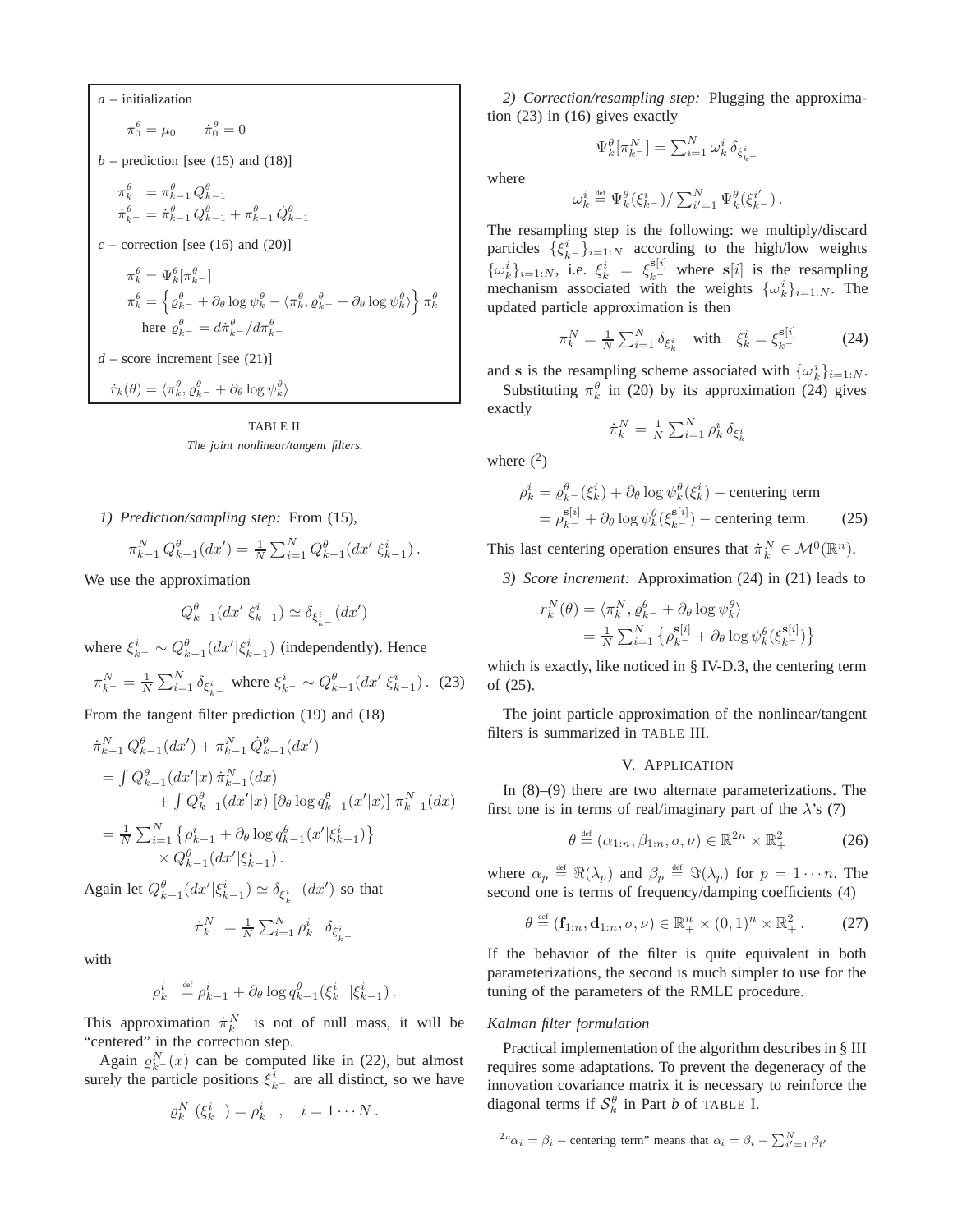*a* – initialization  $\theta$  (initial guess)  $\xi_0^i \sim \mu_0(dx)$  (independently)  $\rho_0^i \leftarrow 0$ *b* – mutation  $\xi_{k-}^{i} \sim Q_{k-1}^{\theta}(dx'|\xi_{k-1}^{i})$  (independently) *b* – weights evaluation  $\tilde{\rho}_k^i \leftarrow \psi_k^{\theta}(\xi_k^i-) / \sum_{i'=1}^N \psi_k^{\theta}(\xi_k^{i'}-)$ <br>  $\tilde{\rho}_k^i \leftarrow \rho_{k-1}^i + \partial_{\theta} \log q_{k-1}^{\theta}(\xi_k^i - |\xi_{k-1}^i|) + \partial_{\theta} \log \psi_k^{\theta}(\xi_k^i-)$ *b* – selection **s** sampling mechanism based on  $\{\omega_k^i\}_{i=1:N}$  $\xi_k^i \leftarrow \xi_{k-}^{s[i]}$  and  $\tilde{\rho}_k^i \leftarrow \tilde{\rho}_k^{s[i]}$ *c* – score increment  $\dot{r}_k^N(\theta) \leftarrow \frac{1}{N} \sum_{i=1}^N \tilde{\rho}_k^i$  and  $\rho_k^i \leftarrow \tilde{\rho}_k^i + \dot{r}_k^N(\theta)$ *d* – RMLE iteration  $\theta \leftarrow \theta + \gamma_k \times \dot{r}_k^N(\theta)$ 

TABLE III

*The joint particle approximation of the nonlinear/tangent filters and the RMLE iteration.*

## *Particle filter formulation*

Introduce the function

$$
\Upsilon_k^{\theta}(x, x') \stackrel{\text{def}}{=} \log q_k^{\theta}(x'|x) + \log \psi_k^{\theta}(x)
$$

which appears in Part *b* of TABLE III. We compute the derivative of  $\Upsilon_k^{\theta}$  w.r.t. each component  $\theta_p$  of the parameter for  $p = 1 \cdots 2n + 2$ .

$$
\begin{split} \Upsilon_k^{\theta}(x,x') &= \text{Const} - \frac{n}{2} \log \sigma \\ &- \frac{1}{2\sigma^2} \left[ x' - \mathbf{\Lambda} x \right]^* \left[ \mathcal{Q}_k^{\mathsf{w}} \right]^{-1} \left[ x' - \mathbf{\Lambda} x \right] \\ &- \frac{d}{2} \log \nu - \frac{1}{2\nu^2} \left| \mathsf{y}_k - \Re(\mathbf{\Psi} x) \right|^2. \end{split}
$$

Hence, for  $p = 1:2n$ 

$$
\partial_{\theta_p} \Upsilon_k^{\theta}(x, x') = \frac{1}{2\sigma^2} \left[ \partial_{\theta_p} \mathbf{\Lambda} \, x \right]^* \left[ \mathcal{Q}_k^{\mathsf{w}} \right]^{-1} \left[ x' - \mathbf{\Lambda} \, x \right] + \frac{1}{2\sigma^2} \left[ x' - \mathbf{\Lambda} \, x \right]^* \left[ \mathcal{Q}_k^{\mathsf{w}} \right]^{-1} \left[ \partial_{\theta_p} \mathbf{\Lambda} \, x \right]
$$

so that

$$
\partial_{\theta_p} \Upsilon_k^{\theta}(x, x') = \frac{1}{\sigma^2} \Re \Big\{ [\partial_{\theta_p} \mathbf{\Lambda} x]^* \left[ \mathcal{Q}_k^{\mathsf{w}} \right]^{-1} \left[ x' - \mathbf{\Lambda} x \right] \Big\}
$$
  
\n
$$
\partial_{\sigma} \Upsilon_k^{\theta}(x, x') = -\frac{n}{2\sigma} + \frac{1}{\sigma^3} \left[ x' - \mathbf{\Lambda} x \right]^* \left[ \mathcal{Q}_k^{\mathsf{w}} \right]^{-1} \left[ x' - \mathbf{\Lambda} x \right],
$$
  
\n
$$
\partial_{\nu} \Upsilon_k^{\theta}(x, x') = -\frac{d}{2\nu} + \frac{1}{\nu^3} \left[ y_k - \Re(\mathbf{\Psi} x) \right]^2.
$$

## *RMLE implementation*

For each component  $\theta_p$  of the parameter, the RMLE iteration used in practice is

$$
\theta_p \leftarrow \theta_p + \Big\{\frac{\gamma}{k} + \gamma^{\min}\Big\} \times \left.\partial_{\theta_p} r_k(\theta)\right|_{\left[-r^{\max}_p, r^{\max}_p\right]}
$$

where

$$
\partial_{\theta_p} r_k(\theta)\big|_{[-r_p^{\max},r_p^{\max}]} \stackrel{\text{\tiny{def}}}{=} \times \{\partial_{\theta_p} r_k(\theta) \wedge r_p^{\max}\} \vee (-r_p^{\max}) \,.
$$

The gain decreases toward a minimal positive value in order to track the possible evolutions of the parameters. In addition, the size of the gradient steps is limited.

## *A case study*

The results presented in this paper are based on some simulated data. The numerical values are representative of the first two modes of a real civil structure, and more, the parameter values were estimated on the structure using a batch subspace identification procedure.

Looking at two modes allows us to study parameter variations, which are characteristic of the flutter problem, which drives the application we are interested in. The parameter variations include frequencies crossing and abrupt changes in the damping. Those scenarios are illustrated in Fig. 1. Notice that, whereas we know what change scenarios we can expect from the frequency and damping in term of trend and amplitude, the associated eigenvalues variations have no real physical meaning.

The algorithm was preliminary initialized with some guessed starting values, then the filter was computed for a few hundred samples to initialize the tracking algorithm with correct estimates for the filter, then the tracking algorithm was processed on the time varying data.

The data samples were simulated with a sampling rate of 128Hz. The estimation plots are displayed with time (in sec.) on the x–coordinate. The simulated changes include for the first mode a slow increase in the frequency as well as a slow decrease in its damping value and for the second mode a slow decrease of the frequency and a abrupt increase in the damping.

Let  $n = 2$  and  $d = 4$ .

• mode  $1 : \lambda_1 = 0.9832823 + j 0.1520823$ ,  $d_1 =$ 0.032818,  $f_1 = 3.1261001$ 

$$
\psi_1 = \left[\begin{smallmatrix} -0.110149857 \\ 0.003170271 \\ -0.238437343 \\ 0.011789335 \end{smallmatrix}\right] + j \left[\begin{smallmatrix} -0.001391672 \\ -0.000642400 \\ 0.002764028 \\ -0.000028845 \end{smallmatrix}\right]
$$

• mode 2 :  $\lambda_2$  = 0.9765406 + j 0.1905859,  $\mathbf{d}_2$  = 0.0261820, **f**<sup>2</sup> = 3.9265001

$$
\psi_2 = \left[\begin{smallmatrix} -0.005535022 \\ -0.116521290 \\ -0.010837860 \\ -0.219088797 \end{smallmatrix}\right] + j \left[\begin{smallmatrix} -0.000479459 \\ -0.000719393 \\ -0.000364371 \\ 0.005224397 \end{smallmatrix}\right]
$$

Looking at Fig. 1, we plot both estimated and true variations for both frequencies and dampings. The two frequencies are crossing each other. Nonetheless both frequency estimates stay very close to their expected value, whereas the damping estimates do exhibit worse behavior, but still react to the small changes in their nominal values. As expected, the algorithm has more problems to react to an abrupt change (see damping  $d_2$ ) than a progressive change (see damping  $d_1$ ). Considering the variations in the damping, it would be wise to associate a detection procedure to the tracking algorithm to decide whether the damping has changed or not.